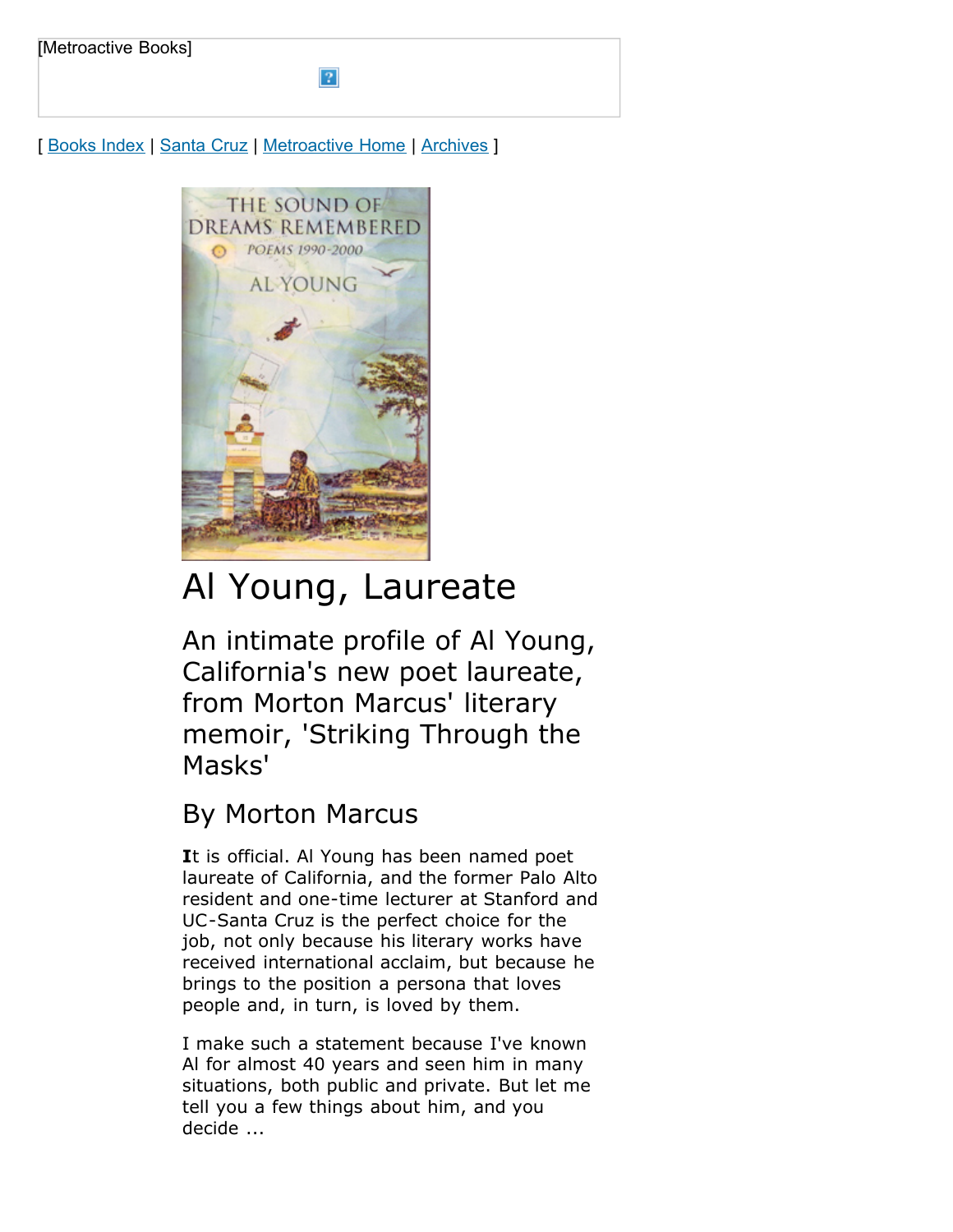I kept bumping into Al at one literary event or another in San Francisco during the turbulent '60s and early '70s. There were several meetings at readings and parties in the Haight, where we chatted and exchanged writers' small talk, and we were two of more than 40 poets who read in support of the Native American takeover of Alcatraz in 1969.

We got to know each other better when he was master of ceremonies at the Kenneth Patchen Memorial Reading at the City Lights Poetry Theater in 1972, an event Al organized almost single-handedly. He had chosen me to be one of the dozen participants in the reading, which featured Lawrence Ferlinghetti, Gary Snyder, Robert Duncan, Ishmael Reed and seven others.

Al and I and several of the other poets were verbally badgered by a drunken, drugged-out member of the packed audience who intermittently would shout, "I'm the bastard son of Kenneth Patchen! Why aren't I reading!" and lapse into glum silence, raising his objections to one poem or another as his stupor or alcohol-warped perceptions allowed.

Throughout the evening, Al handled these intrusions with the gracefulness of a bullfighter. The upshot of the episode was that Al and I commiserated with each other after the reading and were drawn closer by the heckler's tauntings. Later that year, Al and I wandered out of a party at Ray Carver's house in Palo Alto. That was before Ray had become a household name as the new Ernest Hemingway. Al and I stood by our cars, looking at the distant bay lying like smoked glass in the moonlight, as we reminisced about the Patchen incident, exchanged our most recent books and vowed to see each other more often.

We also talked about my first book and his, *Dancing*, both of which had come out in 1969. Dancing had impressed me quite a bit with its musical voice rhythms. I felt a great kinship with the book, which celebrated the small joys of being alive as a series of "dances" that pictured the persona, who I imagined was Al, as poor and lonely and on his own in the depths of the larger society. One poem depicted him dancing alone in a Laundromat. It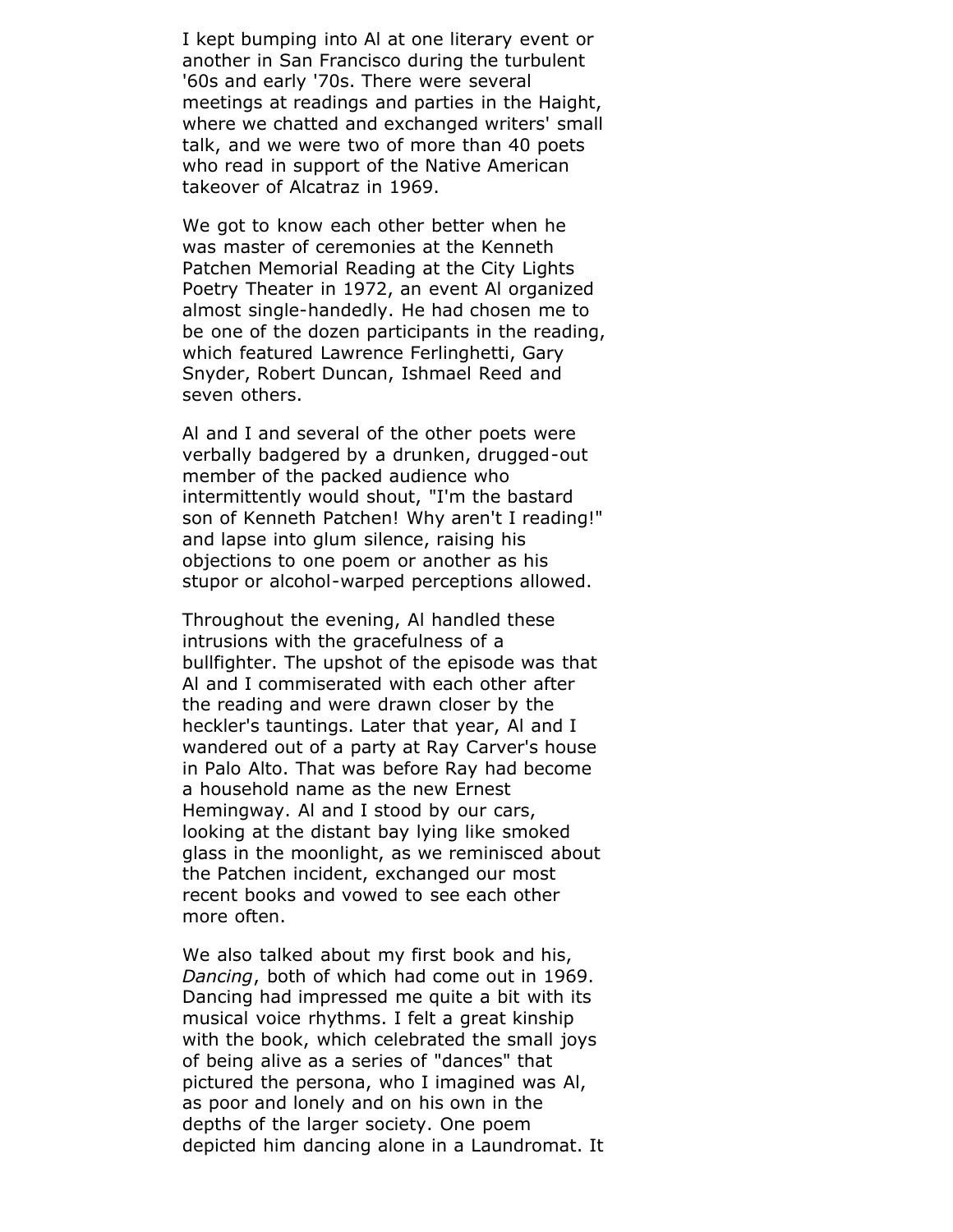was a book of youth, full of carefree innocence from which Al's enthusiastic yet quiet wonder at life joyously radiated--a celebratory quality his work has never lost.

By then we had realized we had several friends in common. Not only Ray, but Santa Cruz novelist Jim Houston, who had been on a Stegner fellowship with Al at Stanford in 1966, and novelist Peter Beagle, who lived a mile or so down the road from me in the Santa Cruz Mountains and had introduced Jim and Al in 1964.

From then on, we would see each other at Jim's house or at Peter's, and we talked more extensively at each meeting. There was something about Al that inspired good feelings the moment you met him. I observed that phenomenon with everyone he was introduced to, and I came to believe that it had to do with how comfortable everyone was in his presence, which, in turn, had to do with how comfortable Al seemed to be with himself: how relaxed he was in his body, how his voice was a series of smooth glissandos and how at ease he was with whoever he talked to.

I've always thought that putting people at ease when one initially meets them is more than a talent. It's a statement made by one's body, an attitude born of the decision that one will enter a room of strangers, or approach the person coming toward him on the street, without fear, suspicion or resentment. It's the kind of decision made by fools or saints.

I quickly realized that Al was too self-confident and too intelligent to be a fool and too streetsmart to be a saint. He was a person who years before had decided to live life on his own terms by going through the world of warring neighbors, muggers and hysterical madmen with trust and good will because, his smile seemed to say, life isn't worth living if you have to do it any other way.

That attitude is all the more astonishing when one takes into account that Al is an African American, a black man prone to be the target for all the hatred, slurs, clichés and racial violence that these United States are heir to. It is a hatred not only directed at blacks by guiltridden, frightened whites, but at whites by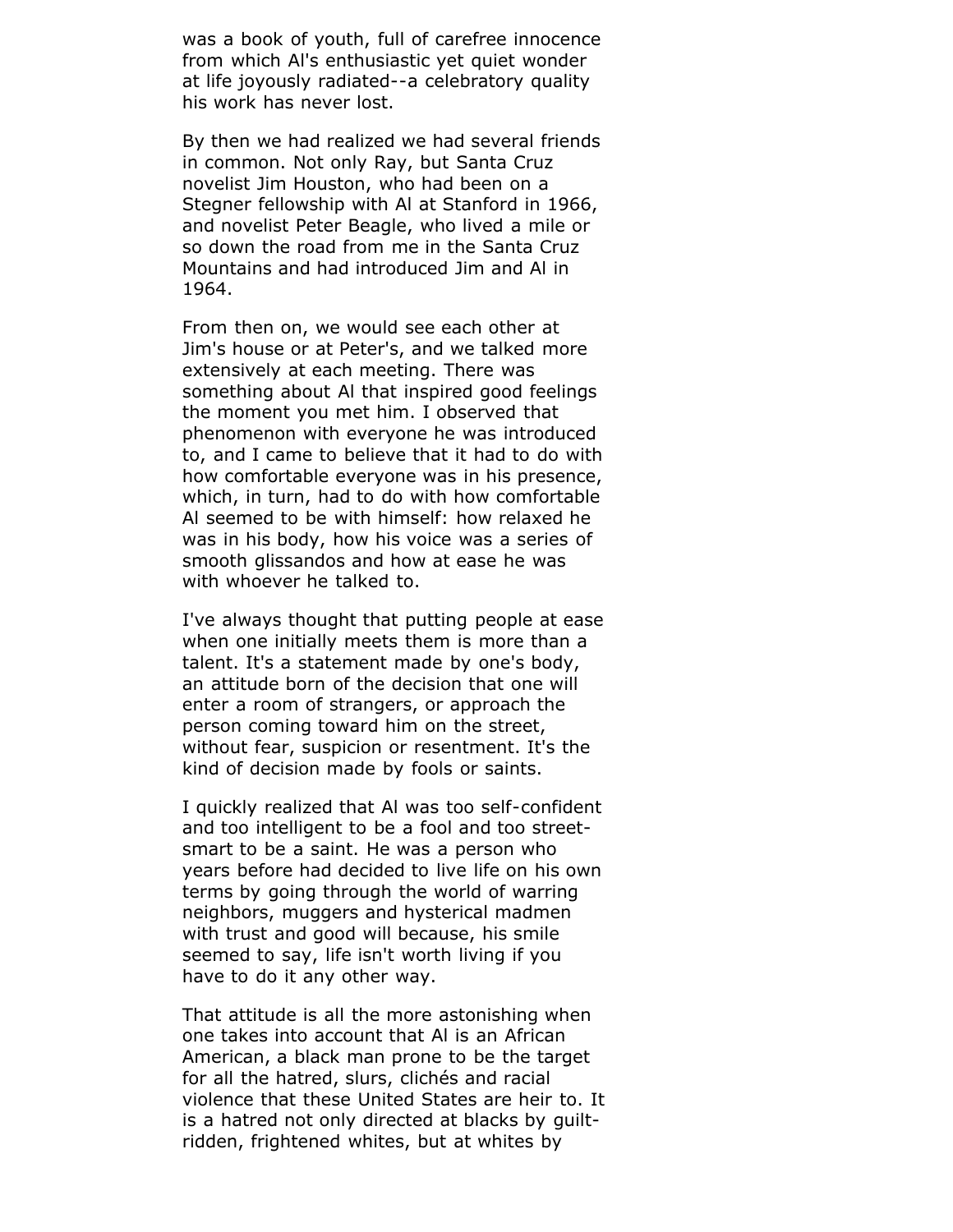humiliated, angry blacks, who were a belligerent segment of the arts scene in the 1960s and '70s after an emotionally freeing decade of civil rights actions and the "black is beautiful" movement.

Many critics and fellow writers have commented on the lack of racial anger and defensiveness in Al's writings. But he looks at it in a different way.

"I think it's just a sense of wonder that makes me the way I am," he said to me once.

"I have never gotten over the fact that we are here in this event called life, whatever it is, illusory or not. As a kid I used to wonder where it all comes from, where it's all flowing to, what's happened to all the things that happened vesterday, and I've just never gotten over that. And as I learned about people all over the country and all over the world, and met people from different backgrounds, I realized we all have more in common than we have that makes us different from one another. So I made peace with the race issue fairly early."

Who knows what demons and scars lie hidden in the psyche of anyone. What is clear is that a person can choose the face he wants the world to see, and hopefully he can become the person he imagines he is. Al chose to be kind, gregarious and generous. I never saw him act any other way.

## In the Moment

A slim, loose-limbed 6 feet tall, Al always talks about being in the moment. "Poetry," he once wrote, "keeps teaching me that the only time there is is now"--and maybe that is his secret: He is never remote or condescending, but fully engaged in whatever he is doing and with whom he is doing it.

He isn't "cool" as much as he is "mellow"- relaxed, good-humored, approachable. Or at least that is the image he projects whenever I am in his company. Unlike most of the men I have known, Al hasn't suppressed his emotions or become self-protective, but is always open and emotionally present, and those last traits appeal to my Slavic soul.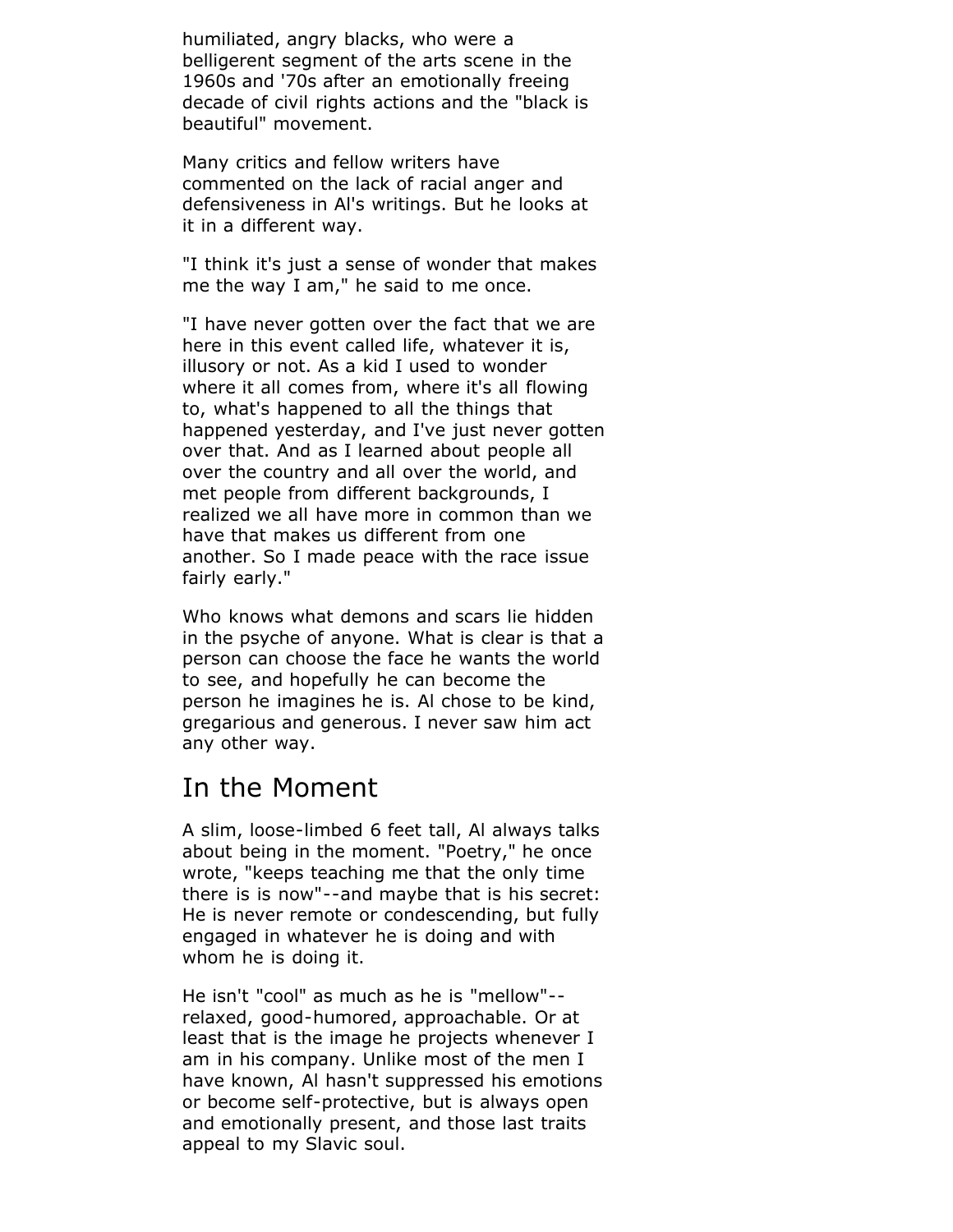In fact, for all his mellowness, Al is always getting excited about one thing or another, whether it is music, politics, poetry, computer technology or the weather. We have long phone conversations about the state of the country and the world in general, and I remember one day he said, "I'm aware of all the injustices and oppression, and the misuse and disuse of human beings by other human beings, but I like to think that one person operating in a private life, interacting with other people, is having an effect on the totality as well."

Although he never ignores the brutalities and tragedies of life, Al's attitude of quiet wonder and gregariousness permeates his writing with a clearly optimistic, even cheerful, quality and is traceable, he always says, to his early years in Mississippi before his father moved the family to Detroit.

He has told me many times about the closeness of his family, and about his grandmother, father and uncles engaged in "front-porch storytelling," in which the way his relatives spoke was as fascinating to him as the stories themselves, and made him love language.

He particularly remembers his uncle Billy who, he once told me, "as a pullman porter would meet people and they would tell him their stories and he would memorize what they said and then tell us. His recitations took hours. He would tell each story using the person's voice and point of view, and recount major events and scenes. He would even re-enact scenes with dialogue and sound effects. So when I write a novel I hear voices, I hear someone telling a story. To go back to voice, I think, is the most important thing in literature."

Al is a great storyteller himself, and when he describes incidents that have happened to him in Berkeley and Palo Alto and in such faraway places as Yugoslavia and India, like Uncle Billy he imitates the characters involved with faultless accents.

His ear for speech patterns is pitch perfect, and one of the joys of reading his novels is the dialogue. So I wasn't surprised when he told me one day that his two favorites among his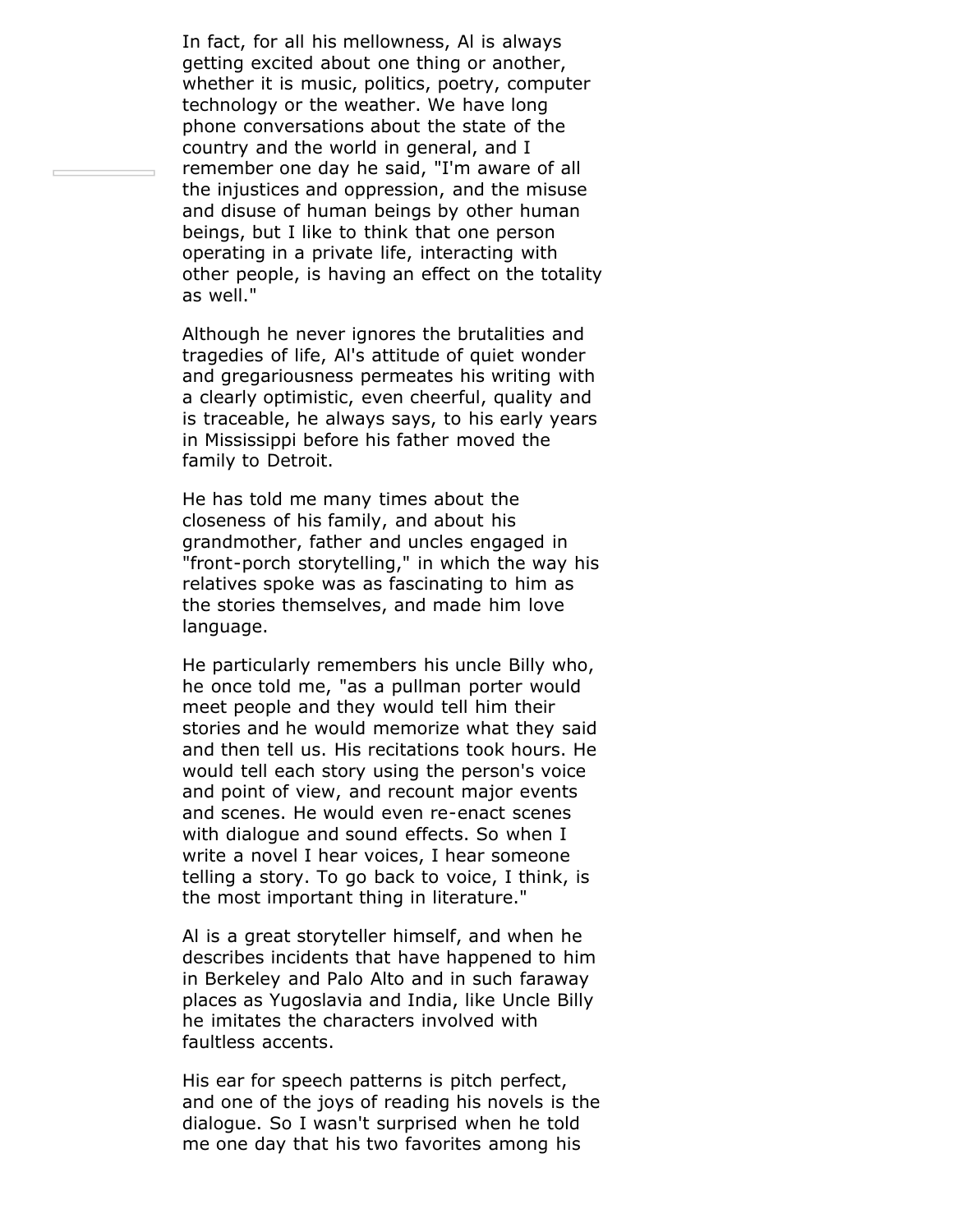novels are *Sitting Pretty* and *Seduction by Light*, in which he employs first-person narrators who speak with a vernacular immediacy that grabs the reader by the ears and hauls him or her into the world of the books.

Not that Al wanted to be a writer all his life, even though he demonstrated a surfeit of literary talents early, learning to read by the age of 3, and publishing poems, stories and articles in magazines and local Detroit newspapers while still in his teens. During those formative years, Al was a disc jockey as well as a guitarist and lead singer for a small jazz/folk song ensemble, and wanted to be a musician more than a writer.

His decision to devote himself to writing rather than his other talents came while he was pursuing a career as a musician in New York City. He told me in an interview that "from the age of 17 to 24, I made a partial living singing and playing guitar in coffeehouses and clubs, doing other gigs too, such as weddings. What I didn't like about it was the same thing my dad didn't--the drunks, the smoke and what happened to his friends, many of whom died very young because of that life. I didn't like to go to the gig and have to put up with people I couldn't stand, obnoxious people. What I always liked about writing was that you could do it anywhere, mail it in and get an answer back through the mails. I always found that very appealing."

Al decided to dedicate his energies to writing in 1960. He was 22 and moved to the San Francisco Bay Area where he wrote furiously while working as a medical photographer, warehouseman, clerk typist, yard clerk for the Southern Pacific Railroad, interviewer for the California Department of Employment, laboratory aide and industrial-films narrator. By 1969, he had graduated with honors from UC Berkeley, *Dancing* had come out, and his first novel, *Sitting Pretty*, was about to be published.

After that, he (as writer/reader/performer and lecturer) and his work were in demand all over the world. His poetry, fiction and essays have won numerous awards and have been translated into a dozen languages as diverse as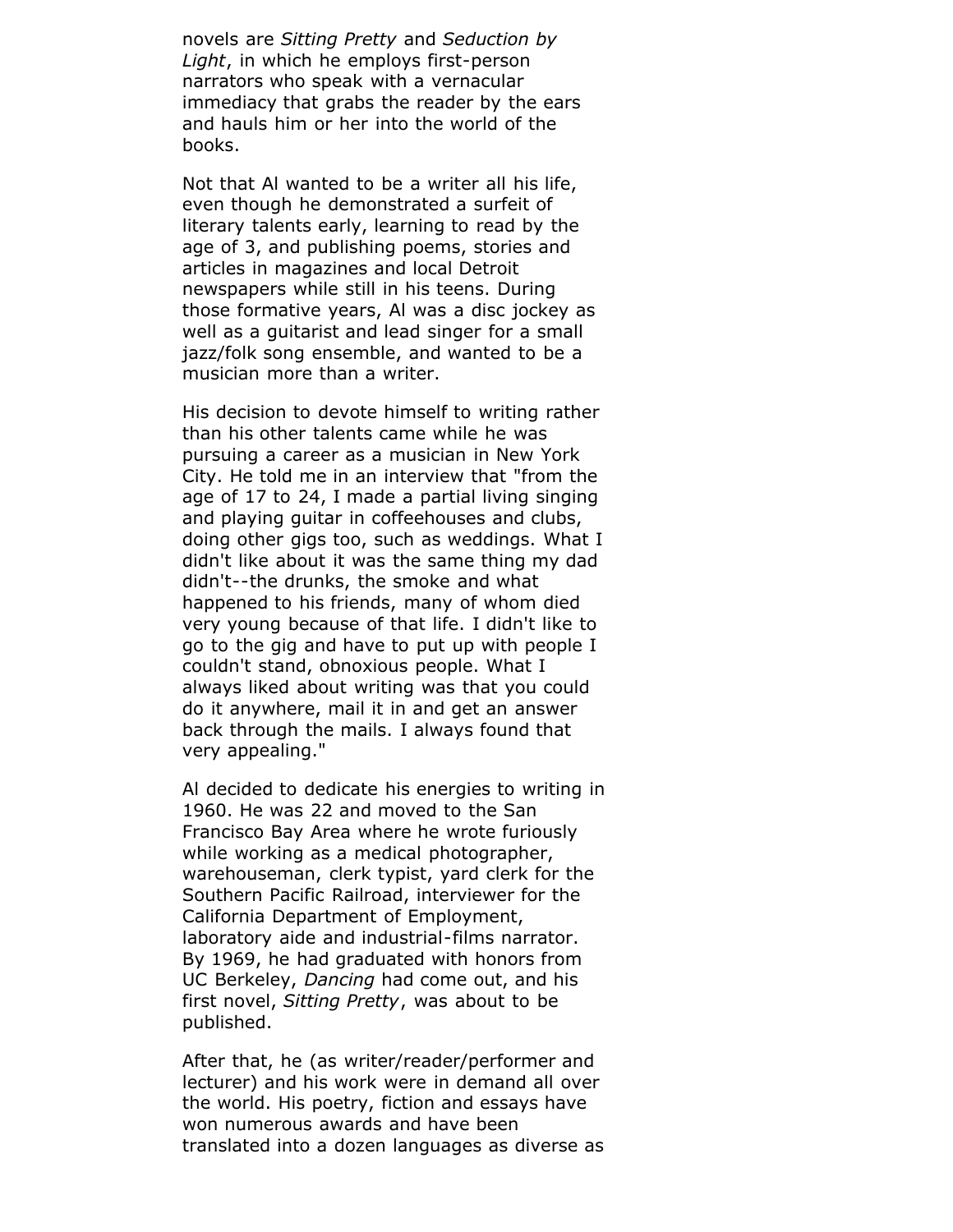Swedish, Chinese, Italian and Serbo-Croatian. He taught as guest lecturer and writer-inresidence at dozens of universities across the country, and toured Asia and Europe a number of times as a visiting writer for the United States government, most recently to India this past winter. In 1982 he was given the key to the city of Detroit.

Al is as great a public reader as he is a storyteller. Over the years, he and I have given a number of readings together, and more than once I witnessed how he mesmerized audiences. Sometimes he will unexpectedly break into song in the middle of a poem.

His voice is soft and melodious. Once I asked if he had any regrets about giving up music. He answered without hesitation. "Actually, I didn't give up anything, since I always saw writing as music."

The paradox that has become increasingly apparent to me as the years pass is that Al, the black man who found his way to an Olympian vision beyond race, writes primarily of his racial experience. Such ironies, of course, are unavoidable, since a writer brings the influences and fascinations of his youth to the writing table.

Al is truly a man of belles-lettres, one of the few contemporary American writers I would identify by that title. Not the least of his works--actually among his best--is what he calls his "musical memoirs," a series of essays as varied as jazz reviews, record jacket introductions, personal reminiscences of his travels and thoughts and responses to music and events of all kinds. The memoirs were collected and published in several volumes over the years, titled *Bodies and Soul*, *Kinds of Blue*, *Things Ain't What They Used to Be* and *Drowning in the Sea of Love*.

Al's generosity is well known in the literary world. He has helped me and many others get readings, and he is responsible for having one of my books published. In 1997, he invited me to the University of Arkansas as guest poet. It was a wonderful week, but what is most memorable about it for me is how Al, who was frantically busy, continually went out of his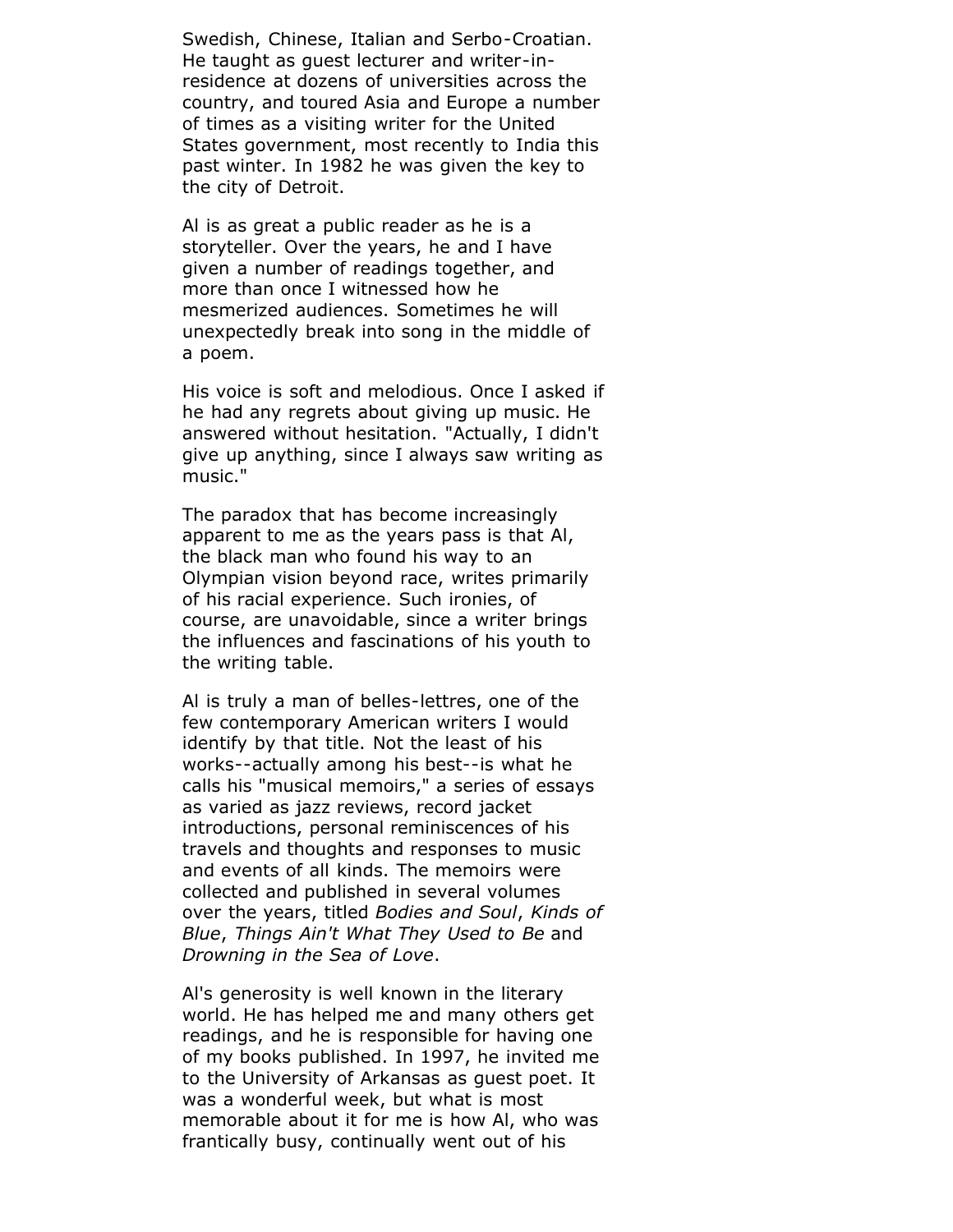way to make sure I was not only taken care of but wanted for nothing.

He even arranged to switch my housing assignment from an out-of-the-way funky motel to the best hotel in town. And he never forgets to phone his other friends and me on our birthdays and anniversaries!

When I wrote a series of literary profiles for *Metro* in the early 1990s, I chose Al to be one of my first subjects. The occasion was the publication of his collected poems, *Heaven*, but the article turned out to be a minibiography, complete with an examination of his poems and novels. I focused much of my literary comment on his novel *Seduction by Light*, which I still think is the best piece of fiction ever written about Hollywood--and that includes Nathanael West's *The Day of the Locust* and F. Scott Fitzgerald's unfinished *The Last Tycoon*.

*Seduction by Light* is an ingeniously conceived, multidimensional, half-comic look at the fringes of the film world as seen through the eyes of an African American housekeeper who for a time was a film starlet and tells her story in a dazzling vernacular.

Since *Seduction by Light* came out 17 years ago, Al has published more than a half-dozen books and edited several besides, and he has been a writer-in-residence at more than a dozen universities and conferences, including his annual stint at the Squaw Valley Writers Conference and the Prague Summer program.

He is so much in demand that he seems to be constantly traveling, and most of our communication is in endless phone calls from Pennsylvania, North Carolina or Michigan. The subjects are always the same: yes, the literary world and what's happening in it, but more important, the political and economic scene and the world situation in general. Al's never been an ivory tower poet: he's one of the people you brush shoulders with on the street every day.

And that's Al Young--the man, the writer and the first bona fide California poet laureate of the 21st century.